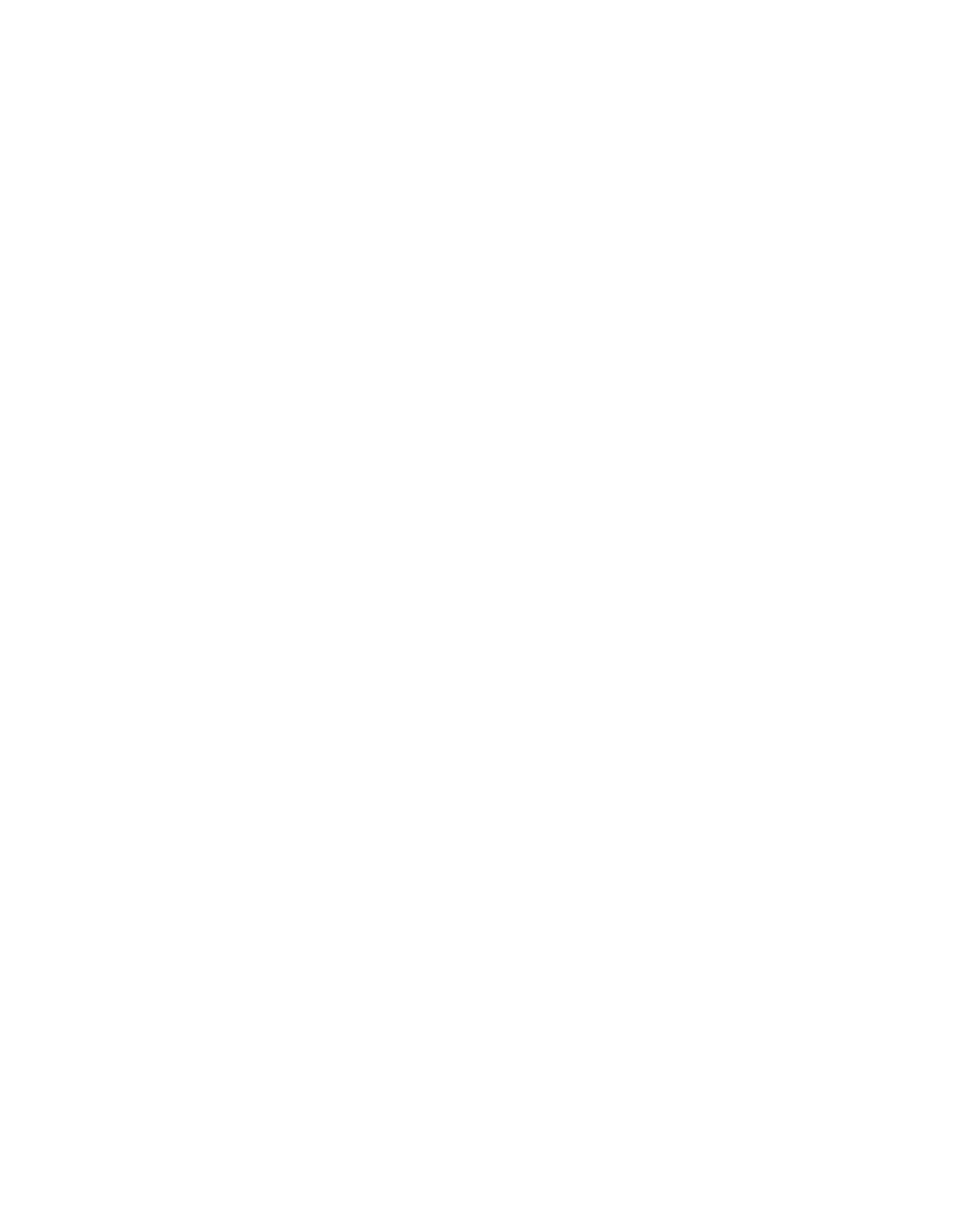# **HOUSE BILL 1487** \_\_\_\_\_\_\_\_\_\_\_\_\_\_\_\_\_\_\_\_\_\_\_\_\_\_\_\_\_\_\_\_\_\_\_\_\_\_\_\_\_\_\_\_\_\_\_

\_\_\_\_\_\_\_\_\_\_\_\_\_\_\_\_\_\_\_\_\_\_\_\_\_\_\_\_\_\_\_\_\_\_\_\_\_\_\_\_\_\_\_\_\_\_\_

# AS AMENDED BY THE SENATE

Passed Legislature - 1991 Regular Session

# **State of Washington 52nd Legislature 1991 Regular Session**

**By** Representatives Dellwo, Zellinsky, R. Johnson, R. Meyers, Mielke, Broback, Winsley, Inslee, Anderson, Scott, Dorn, Silver, Jacobsen and Paris.

Read first time January 31, 1991. Referred to Committee on Financial Institutions & Insurance.

 AN ACT Relating to check cashers and sellers; amending RCW 19.60.066; adding a new chapter to Title 31 RCW; adding a new section to chapter 42.17 RCW; prescribing penalties; and providing an effective 4 date.

5 BE IT ENACTED BY THE LEGISLATURE OF THE STATE OF WASHINGTON:

6 NEW SECTION. **Sec. 1.** Unless the context clearly requires 7 otherwise, the definitions in this section apply throughout this 8 chapter.

 (1) "Check casher" means an individual, partnership, unincorporated association, or corporation that, for compensation, engages, in whole or in part, in the business of cashing checks, drafts, money orders, or other commercial paper serving the same purpose.

13 (2) "Check seller" means an individual, partnership, unincorporated 14 association, or corporation that, for compensation, engages, in whole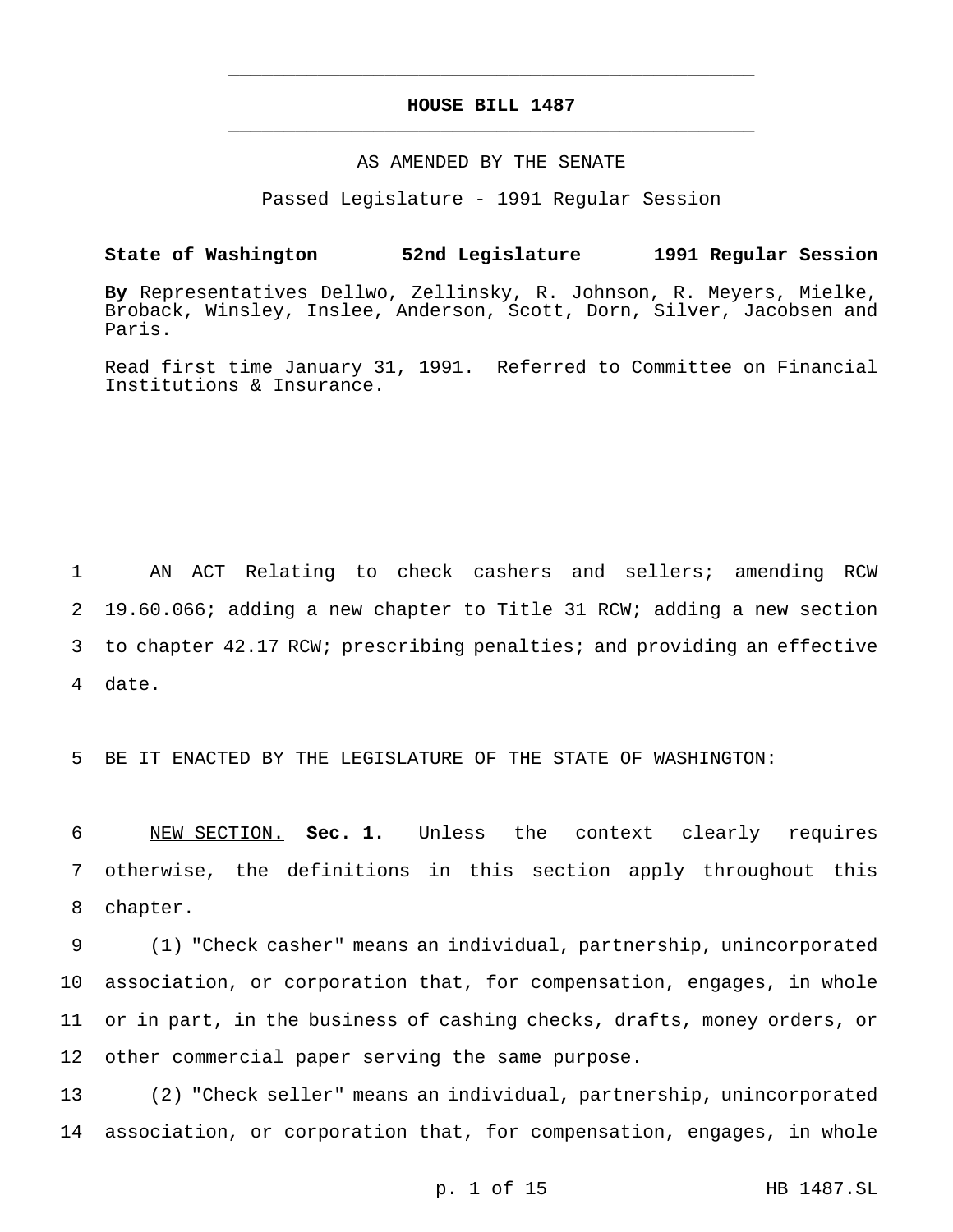or in part, in the business of or selling checks, drafts, money orders, or other commercial paper serving the same purpose.

 (3) "Licensee" means a check casher or seller licensed by the supervisor to engage in business in accordance with this chapter.

(4) "Supervisor" means the supervisor of banking.

 NEW SECTION. **Sec. 2.** (1) This chapter does not apply to: (a) Any bank, trust company, savings bank, savings and loan association, or credit union;

 (b) The cashing of checks, drafts, or money orders by any corporation, partnership, association, or person who cashes checks, drafts, or money orders as a convenience, as a minor part of its 12 customary business, and not for profit;

 (c) The issuance or sale of checks, drafts, or money orders by any corporation, partnership, or association that has a net worth of not less than three million dollars as shown by audited financial statements; and

 (d) The issuance or sale of checks, drafts, money orders, or other commercial paper serving the same purpose by any agent of a corporation, partnership, or association described in (c) of this subsection.

 (2) Upon application to the supervisor, the supervisor may exempt a corporation, partnership, association, or other person from any or all provisions of this chapter upon a finding by the supervisor that although not otherwise exempt under this section, the applicant is not primarily engaged in the business of cashing or selling checks and a total or partial exemption would not be detrimental to the public.

 NEW SECTION. **Sec. 3.** (1) Except as provided in section 2 of this act, no check casher or seller may engage in business without first HB 1487.SL p. 2 of 15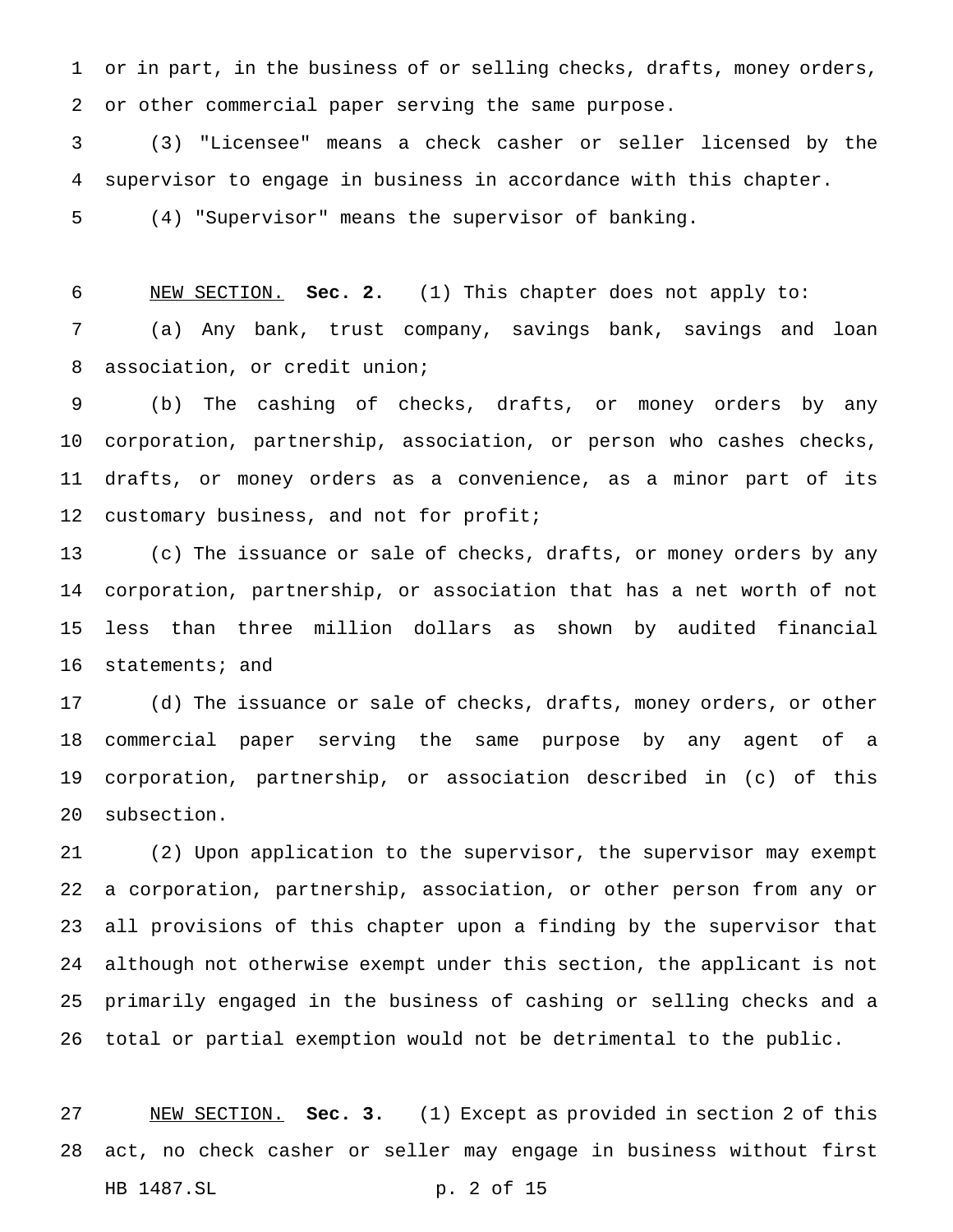obtaining a license from the supervisor in accordance with this chapter.

 (2) Each application for a license shall be in writing in a form prescribed by the supervisor and shall contain the following information:

 (a) The legal name, residence, and business address of the applicant and, if the applicant is a partnership, association, or 8 corporation, of every member, officer, and director thereof;

 (b) The location where the initial registered office of the 10 applicant will be located in this state;

 (c) The complete address of any other locations at which the 12 applicant proposes to engage in business as a check casher or seller; (d) Such other data, financial statements, and pertinent information as the supervisor may require with respect to the applicant, its directors, trustees, officers, members, or agents.

 (3) Any information in the application regarding the personal residential address or telephone number of the applicant is exempt from the public records disclosure requirements of chapter 42.17 RCW.

 (4) The application shall be filed together with an investigation and supervision fee established by rule by the supervisor. Such fees collected shall be deposited to the credit of the banking examination fund in accordance with RCW 43.19.095.

 (5) (a) If the applicant intends to engage in the business of selling checks, drafts, money orders, or other commercial paper serving the same purpose, the supervisor shall require the applicant to obtain and maintain an adequate fidelity bond or blanket fidelity bond covering each officer, employee, or agent having access to funds collected by or for the licensee. The bond shall be for the protection of the public against loss suffered through embezzlement by any person having access to funds collected by or for the licensee or having

p. 3 of 15 HB 1487.SL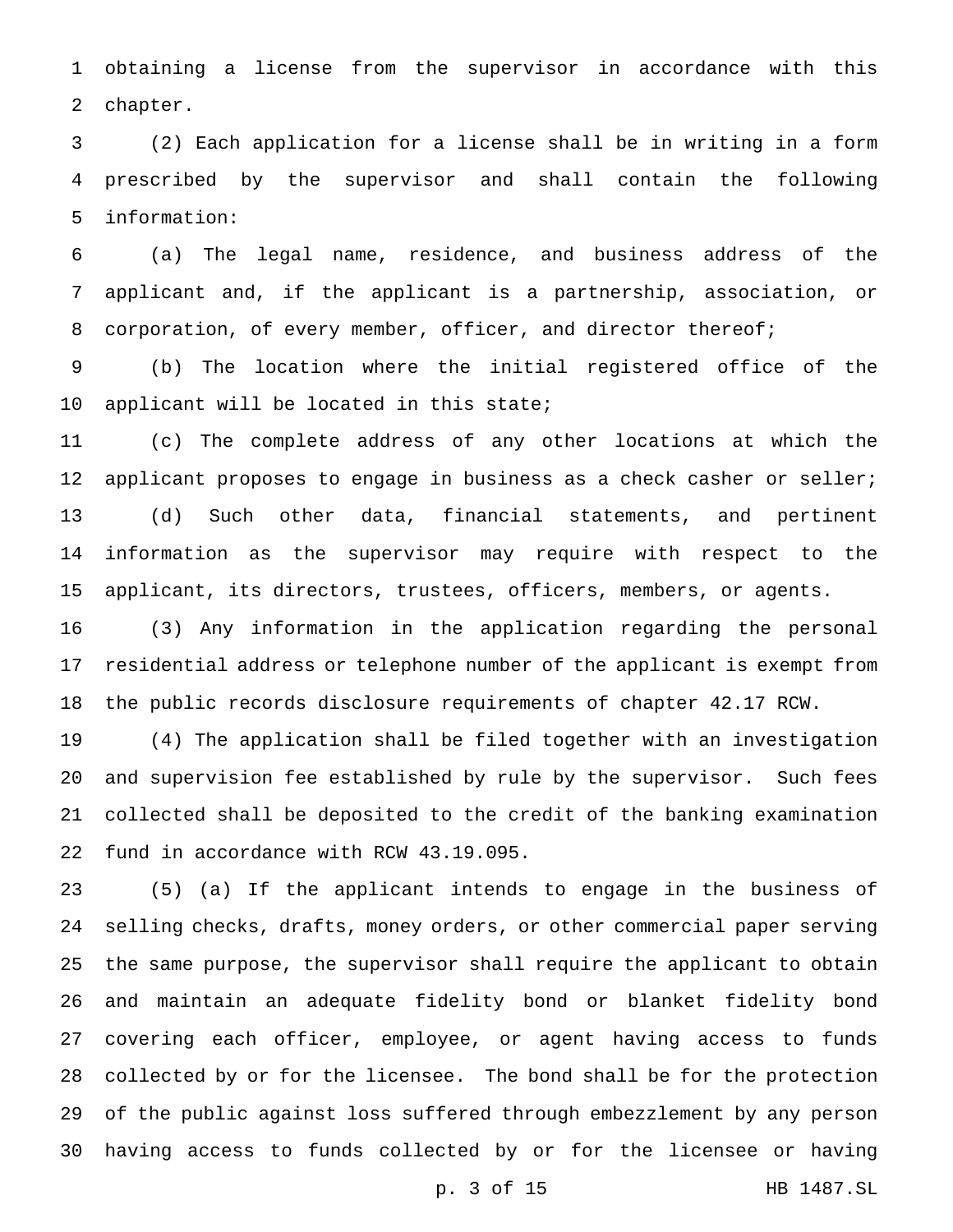authority to draw against such funds, or from mysterious disappearance, theft, holdup, or burglary.

 (b) In lieu of providing a bond, the licensee may deposit with the supervisor security in the form and amount determined by the supervisor sufficient to protect the public against loss suffered through embezzlement by any person having access to funds collected by or for the licensee or having authority to draw against such funds, or from mysterious disappearance, theft, holdup, or burglary.

 (c) Such security may be sold by the supervisor at public auction if it becomes necessary to satisfy the requirements of this chapter. Notice of the sale shall be served upon the licensee who placed the security personally or by mail. If notice is served by mail, service shall be addressed to the licensee at its address as it appears in the records of the supervisor. Bearer bonds of the United States or the state of Washington without a prevailing market price must be sold at public auction. Such bonds having a prevailing market price may be sold at private sale not lower than the prevailing market price. Upon any sale, any surplus above amounts due shall be returned to the licensee, and the licensee shall deposit with the supervisor additional security sufficient to meet the amount required by the supervisor. A deposit given instead of the bond required by this section shall not be deemed an asset of the licensee for the purpose of complying with the liquid asset provisions of this chapter.

 NEW SECTION. **Sec. 4.** (1) The supervisor shall conduct an investigation of every applicant to determine the financial responsibility, experience, character, and general fitness of the applicant. The supervisor shall issue the applicant a license to engage in the business of cashing or selling checks, or both, if the supervisor determines to his or her satisfaction that:

```
HB 1487.SL p. 4 of 15
```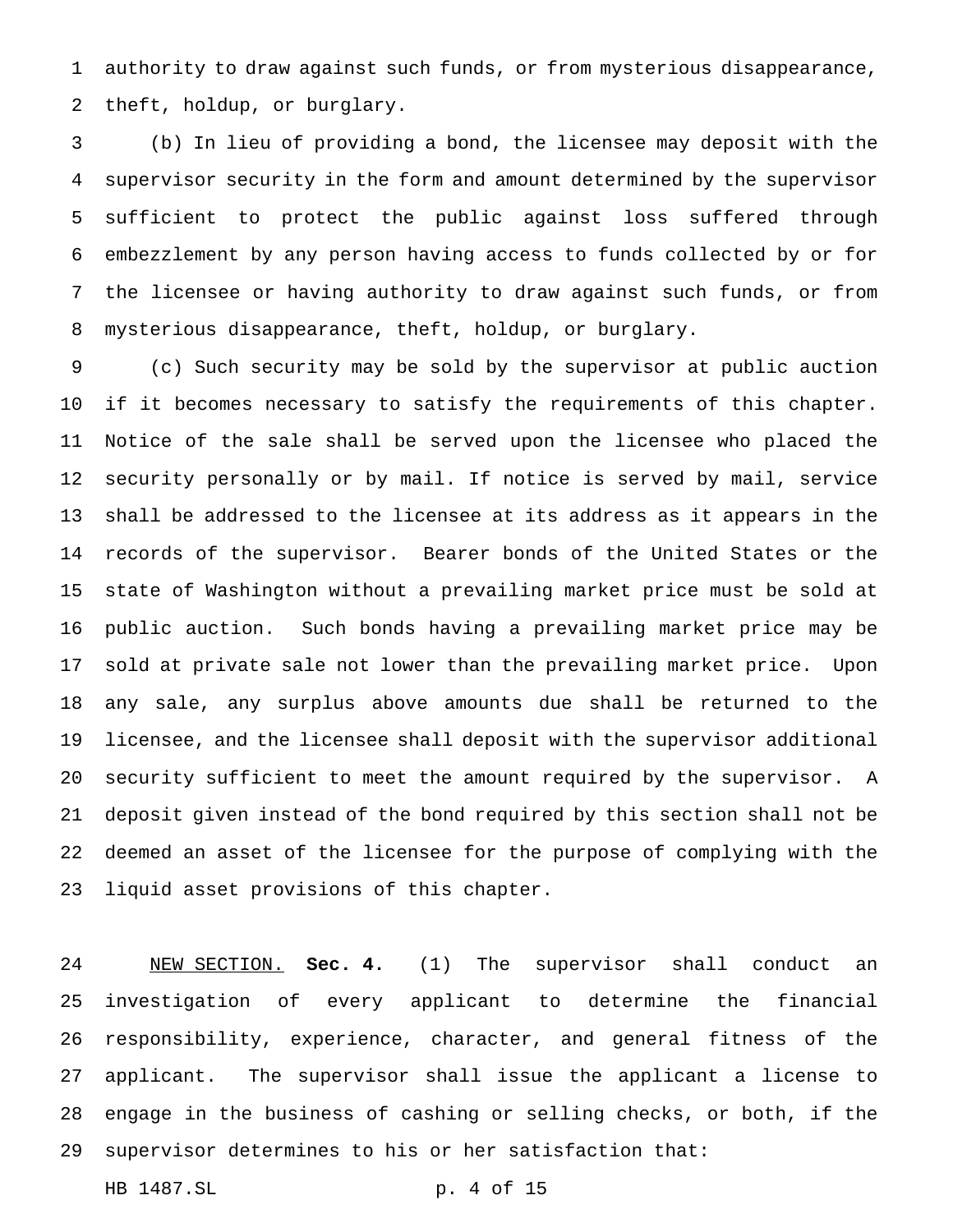(a) The applicant is financially responsible and appears to be able to conduct the business of cashing or selling checks in an honest, fair, and efficient manner with the confidence and trust of the community; and

(b) The applicant has the required bonds.

 (2) The supervisor may refuse to issue a license if he or she finds that the applicant, or any person who is a director, officer, partner, agent, or substantial stockholder of the applicant, has been convicted of a felony in any jurisdiction or is associating or consorting with any person who has been convicted of a felony in any jurisdiction. The term "substantial stockholder" as used in this subsection, means a person owning or controlling ten percent or more of the total outstanding shares of the applicant corporation.

 (3) No license may be issued to an applicant whose license to conduct business under this chapter had been revoked by the supervisor within the twelve-month period preceding the application.

 (4) A license issued under this chapter shall be conspicuously posted in the place of business of the licensee. The license is not transferable or assignable.

 (5) A license issued in accordance with this chapter remains in force and effect through the remainder of the calendar year following its date of issuance unless earlier surrendered, suspended, or revoked. (6) The supervisor's investigation and fees required under this chapter shall differentiate between check cashing and check selling activities and take into consideration the level of risk and potential harm to the public related to each such activity.

 NEW SECTION. **Sec. 5.** (1) A license may be renewed upon the filing of an application containing such information as the supervisor may require and by the payment of a fee in an amount determined by the

p. 5 of 15 HB 1487.SL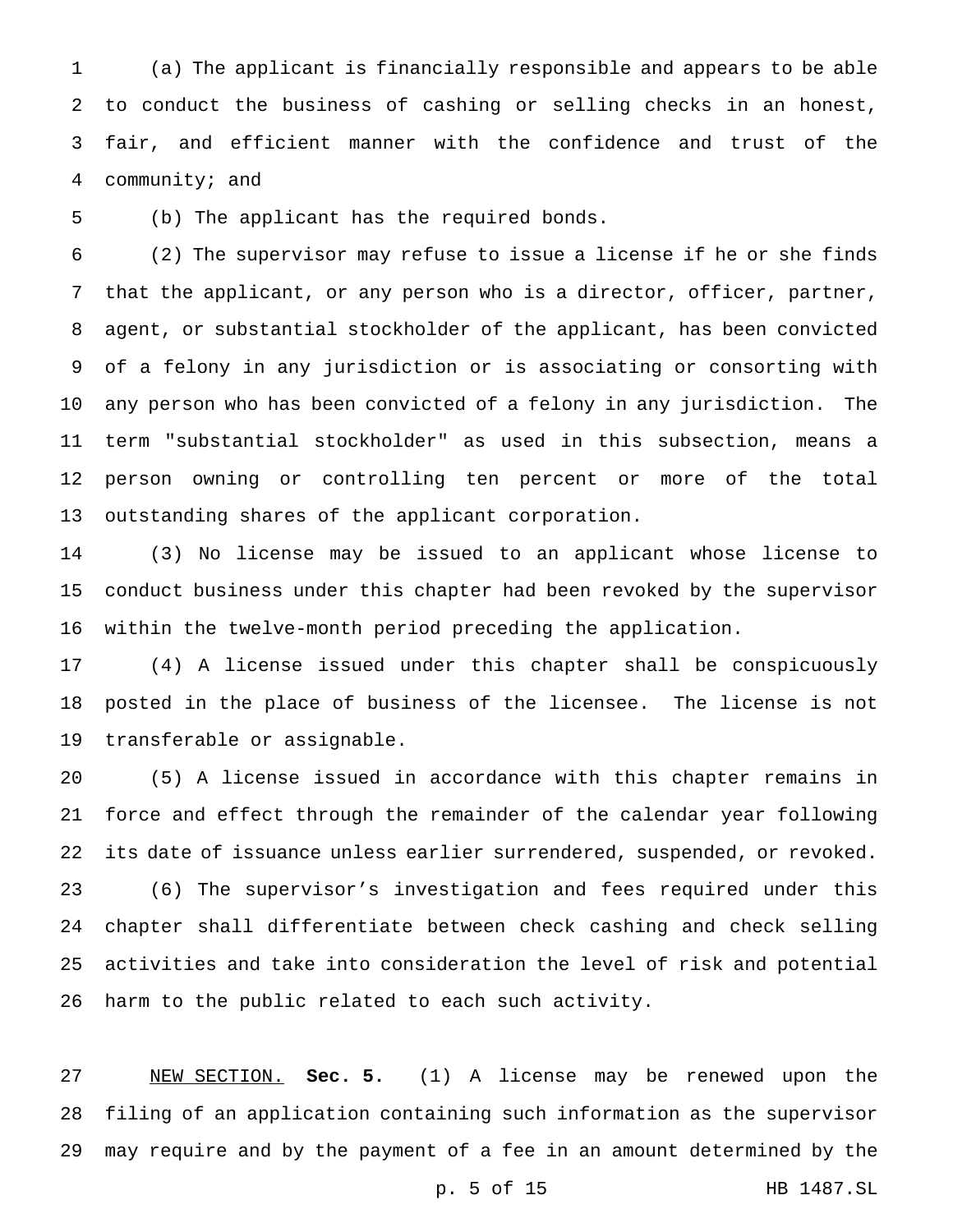supervisor as necessary to cover the costs of supervision. Such fees collected shall be deposited to the credit of the bank examination fund in accordance with RCW 43.19.095. The supervisor shall renew the license in accordance with the standards for issuance of a new license. (2) If a licensee intends to do business at a new location, to close an existing place of business, or to relocate an existing place of business, the licensee shall provide written notification of that intention to the supervisor no less than thirty days before the proposed establishing, closing, or moving of a place of business.

 NEW SECTION. **Sec. 6.** (1) A schedule of the fees and the charges for the cashing and selling of checks, drafts, money orders, or other commercial paper serving the same purpose shall be conspicuously and continuously posted in every location licensed under this chapter. The licensee shall provide to its customer a receipt for each transaction. The receipt must include the name of the licensee, the type and amount of the transaction, and the fee or fees charged for the transaction.

 (2) Each licensee shall keep and maintain such business books, accounts, and records as the supervisor may require to fulfill the purposes of this chapter. Every licensee shall preserve such books, accounts, and records for at least two years.

 (3) A check, draft, or money order sold by a licensee shall be drawn on an account of a licensee maintained at a bank, savings bank, or savings and loan association authorized to do business in the state of Washington.

 NEW SECTION. **Sec. 7.** (1) Except for the activities of a pawnbroker as defined in RCW 19.60.010, no licensee may engage in a loan business or the negotiation of loans or the discounting of notes, bills of exchange, checks, or other evidences of debt on the same HB 1487.SL p. 6 of 15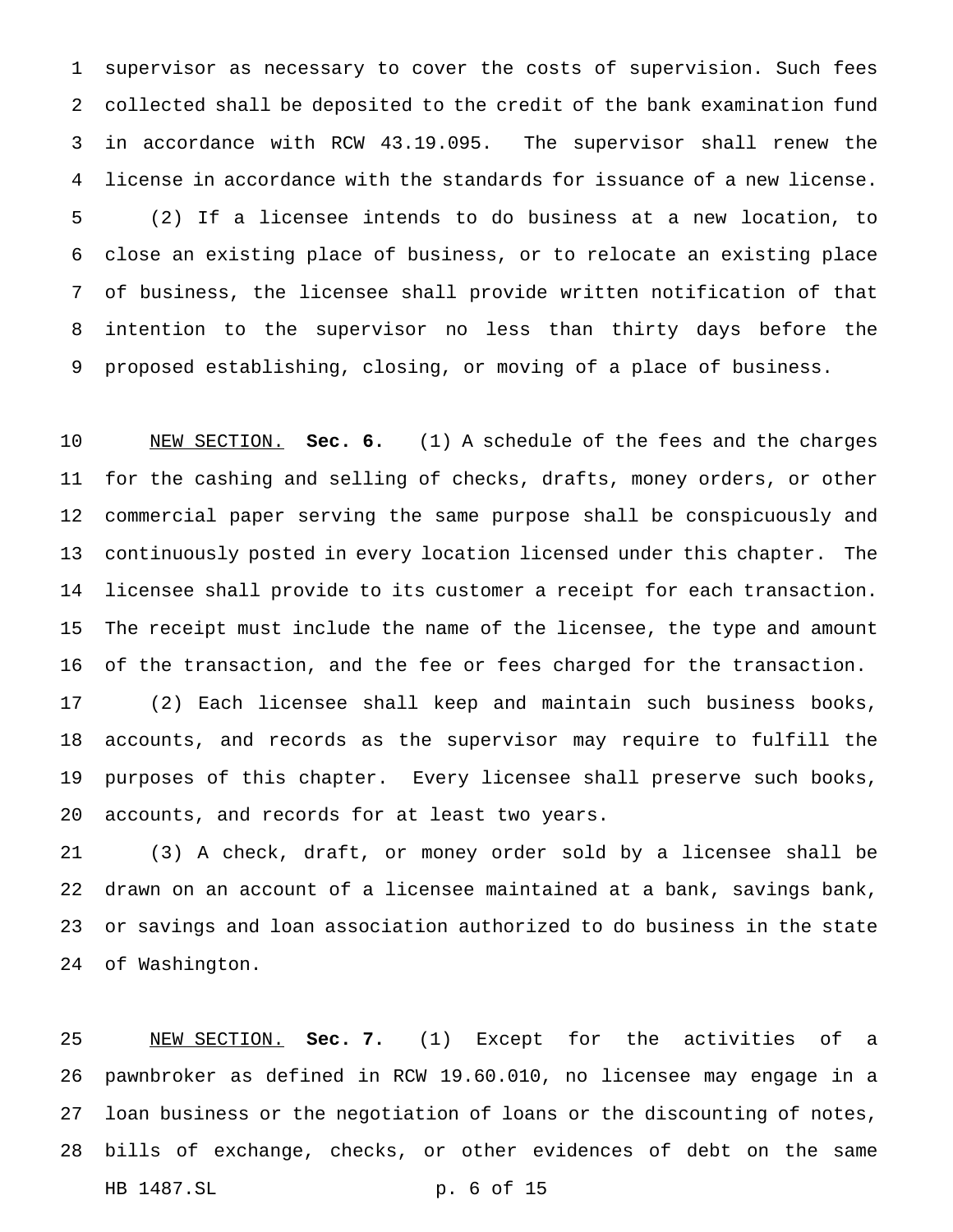premises where a check cashing or selling business is conducted, unless such loan business is a properly licensed consumer finance company or industrial loan company office or other lending activity permitted in the state of Washington and is physically separated from the check cashing or selling business in a manner approved by the supervisor.

 (2) No licensee may at any time cash or advance any moneys on a post-dated check or draft. However, a licensee may cash a check payable on the first banking day following the date of cashing if:

 (a) The check is drawn by the United States, the state of Washington, or any political subdivision of the state, or by any department or agency of the state or its subdivisions; or

 (b) The check is a payroll check drawn by an employer to the order of its employee in payment for services performed by the employee.

 (3) No licensee may agree to hold a check or draft for later deposit. A licensee shall deposit all checks and drafts cashed by the licensee as soon as practicable.

 (4) No licensee may issue or cause to be issued any check, draft, or money order, or other commercial paper serving the same purpose, that is drawn upon the trust account of a licensee without concurrently receiving the full principal amount, in cash, or by check, draft, or money order from a third party believed to be valid.

 (5) No licensee may advertise, print, display, publish, distribute, or broadcast or cause or permit to be advertised, printed, displayed, published, distributed, or broadcast, any statement or representation that is false, misleading, or deceptive, or that omits material information, or that refers to the supervision of the licensee by the state of Washington or any department or official of the state.

 (6) Each licensee shall comply with all applicable federal statutes governing currency transaction reporting.

p. 7 of 15 HB 1487.SL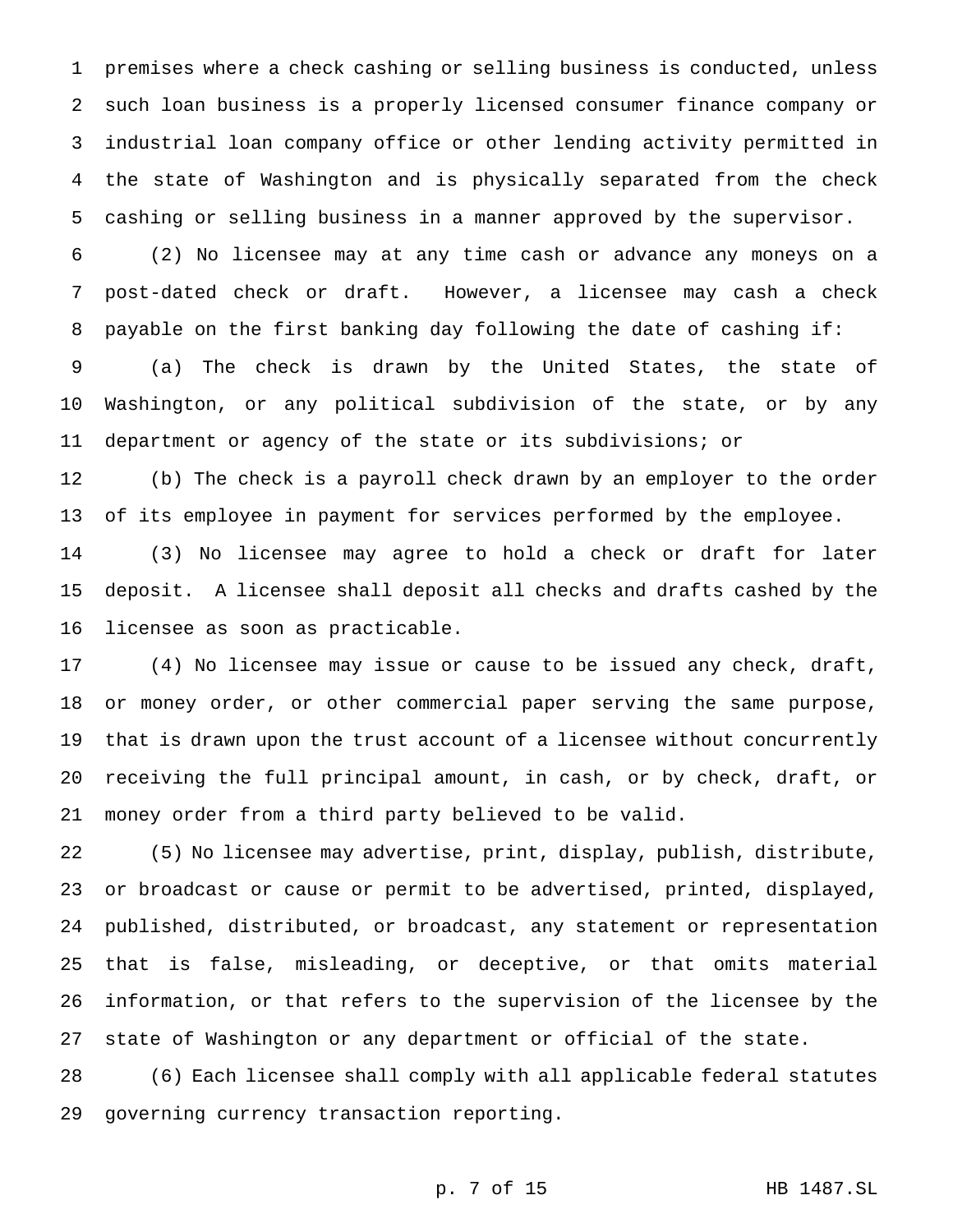NEW SECTION. **Sec. 8.** (1) All funds received by a licensee or its agents from the sale of checks, drafts, money orders, or other commercial paper serving the same purpose constitute trust funds owned by and belonging to the person from whom they were received or to the person who has paid the checks, drafts, money orders, or other commercial paper serving the same purpose.

 (2) All such trust funds shall be deposited in a bank, savings bank, or savings and loan association located in Washington state in an account or accounts in the name of the licensee designated "trust account," or by some other appropriate name indicating that the funds are not the funds of the licensee or of its officers, employees, or agents. Such funds are not subject to attachment, levy of execution, or sequestration by order of a court except by a payee, assignee, or holder in due course of a check, draft, or money order sold by a licensee or its agent. Funds in the trust account, together with funds and checks on hand and in the hands of agents held for the account of the licensee at all times shall be at least equal to the aggregate liability of the licensee on account of checks, drafts, money orders, or other commercial paper serving the same purpose that are sold.

 (3) The supervisor shall adopt rules requiring the licensee to periodically withdraw from the trust account the portion of trust funds earned by the licensee from the sale of checks, drafts, money orders, or other commercial paper serving the same purpose. If a licensee has accepted, in payment for a check, draft, money order, or commercial paper serving the same purpose issued by the licensee, a check or draft that is subsequently dishonored, the supervisor shall prohibit the withdrawal of earned funds in an amount necessary to cover the dishonored check or draft.

 (4) If a licensee or its agent commingles trust funds with its own funds, all assets belonging to the licensee or its agent are impressed HB 1487.SL p. 8 of 15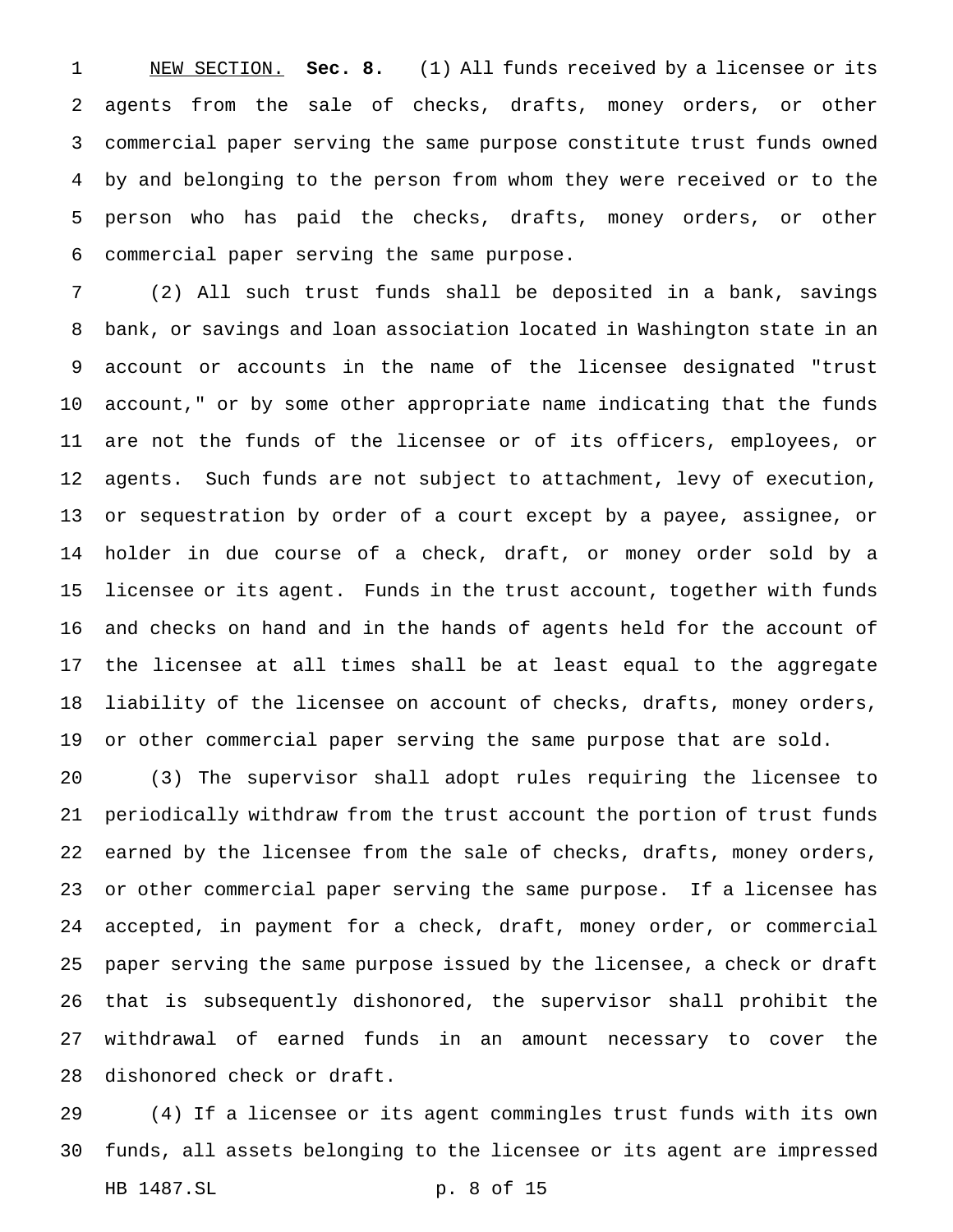with a trust in favor of the persons specified in subsection (1) of this section in an amount equal to the aggregate funds that should have been segregated. Such trust continues until an amount equal to the necessary aggregate funds have been deposited in accordance with subsection (2) of this section.

 (5) Upon request of the supervisor, a licensee shall furnish to the supervisor an authorization for examination of financial records of any trust fund account established for compliance with this section.

 (6) The supervisor may adopt any rules necessary for the maintenance of trust accounts, including rules establishing procedures for distribution of trust account funds if a license is suspended, terminated, or not renewed.

 NEW SECTION. **Sec. 9.** (1) Each licensee shall submit to the supervisor, in a form approved by the supervisor, a report containing financial statements covering the calendar year or, if the licensee has an a established fiscal year, then for such fiscal year, within one hundred five days after the close of each calendar or fiscal year. The licensee shall also file such additional relevant information as the supervisor may require.

 (2) A licensee whose license has been suspended or revoked shall submit to the supervisor, at the licensee's expense, within one hundred five days after the effective date of such surrender or revocation, a closing audit report containing audited financial statements as of such effective date for the twelve months ending with such effective date. (3) The supervisor shall adopt rules specifying the form and content of such audit reports and may require additional reporting as is necessary for the supervisor to ensure compliance with this chapter.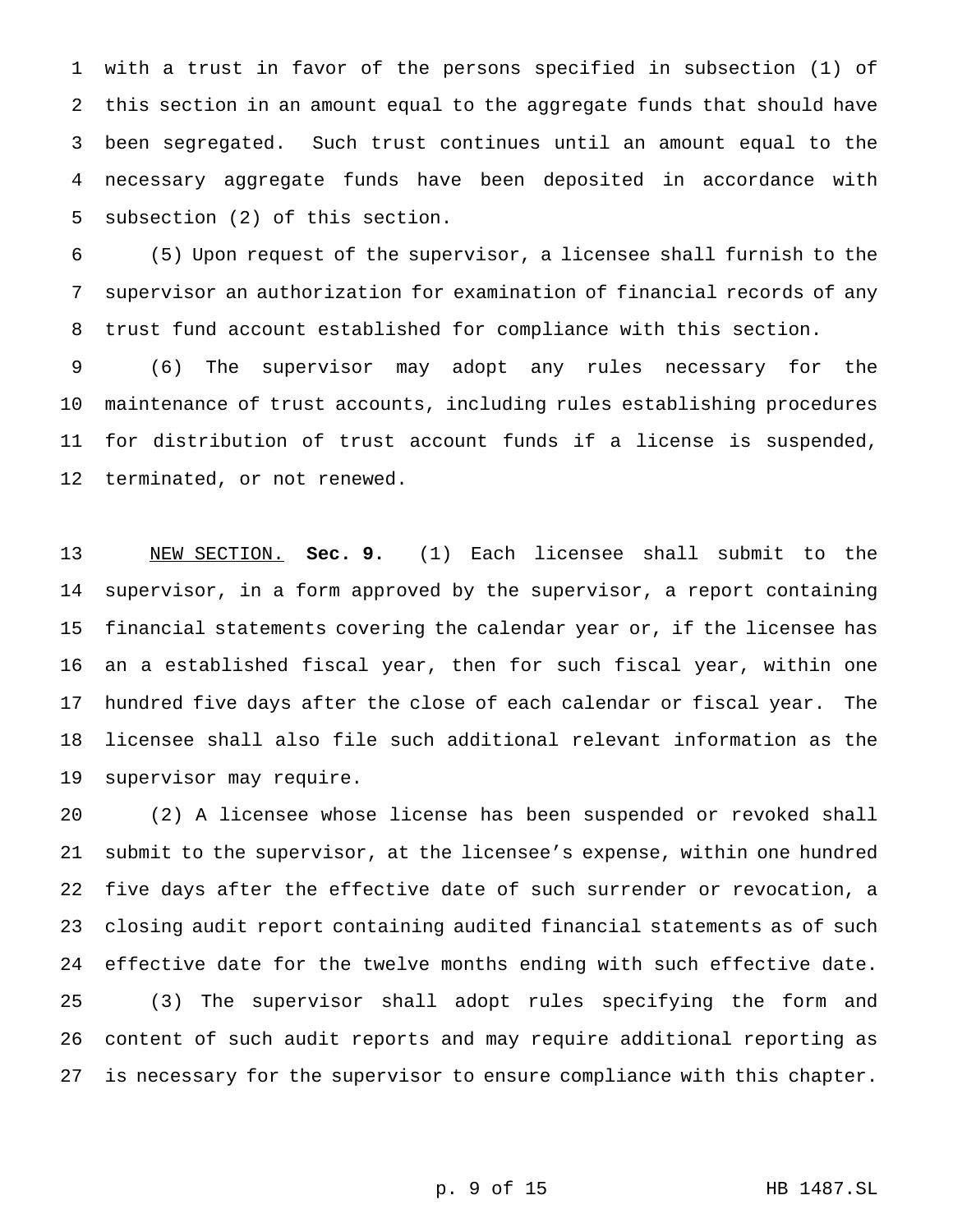NEW SECTION. **Sec. 10.** The supervisor may at any time investigate the business and examine the books, accounts, records, and files of any licensee or person who the supervisor has reason to believe is engaging in the business governed by this chapter. The supervisor shall collect from the licensee, the actual cost of the examination.

 NEW SECTION. **Sec. 11.** (1) The supervisor may issue and serve upon a licensee a notice of charges if, in the opinion of the supervisor, any licensee:

 (a) Is engaging or has engaged in an unsafe or unsound practice in conducting the business governed by this chapter;

 (b) Is violating or has violated the law, rule, or any condition imposed in writing by the supervisor in connection with the granting of any application or other request by the licensee or any written agreement made with the supervisor; or

 (c) Is about to do the acts prohibited in (a) or (b) of this subsection when the opinion that the threat exists is based upon reasonable cause.

 (2) The notice shall contain a statement of the facts constituting the alleged violation or violations or the practice or practices and shall fix a time and place at which a hearing will be held to determine whether an order to cease and desist should be issued against the licensee. The hearing shall be set not earlier than ten days nor later than thirty days after service of the notice unless a later date is set by the supervisor at the request of the licensee.

 Unless the licensee personally appears at the hearing or by a duly authorized representative, the licensee is deemed to have consented to the issuance of the cease and desist order. In the event of this consent or if upon the record made at the hearing the supervisor finds HB 1487.SL p. 10 of 15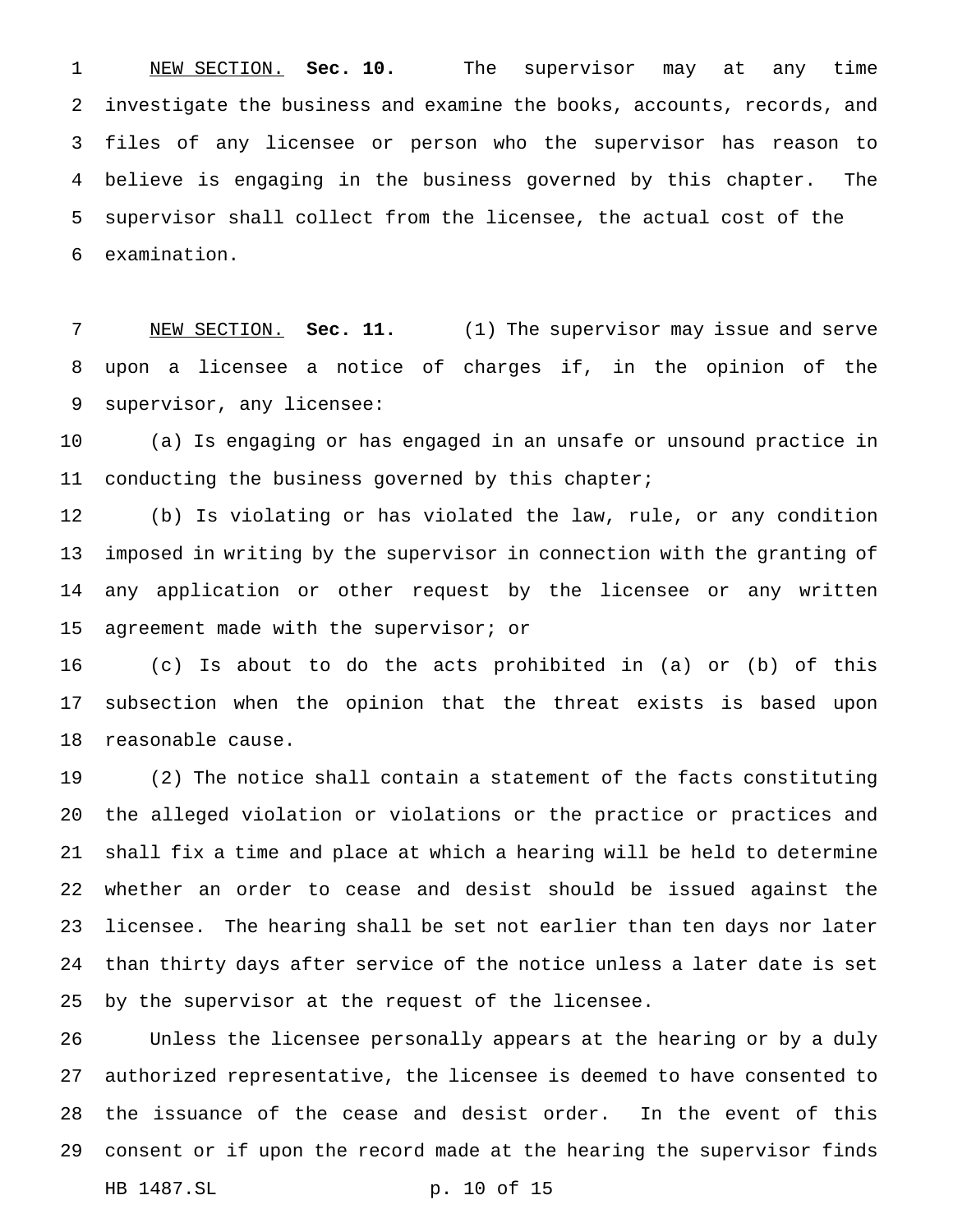that any violation or practice specified in the notice of charges has been established, the supervisor may issue and serve upon the licensee an order to cease and desist from the violation or practice. The order may require the licensee and its directors, officers, employees, and agents to cease and desist from the violation or practice and may require the licensee to take affirmative action to correct the conditions resulting from the violation or practice.

 (3) A cease and desist order becomes effective upon the expiration of ten days after the service of the order upon the licensee concerned, except that a cease and desist order issued upon consent becomes effective at the time specified in the order and remains effective as provided in the order unless it is stayed, modified, terminated, or set aside by action of the supervisor or a reviewing court.

 NEW SECTION. **Sec. 12.** Whenever the supervisor determines that the acts specified in section 11 of this act or their continuation is likely to cause insolvency or substantial injury to the public, the supervisor may also issue a temporary order requiring the licensee to cease and desist from the violation or practice. The order becomes effective upon service upon the licensee and remains effective unless set aside, limited, or suspended by a court under section 13 of this act pending the completion of the administrative proceedings under the notice and until such time as the supervisor dismisses the charges specified in the notice or until the effective date of the cease and desist order issued against the licensee under section 11 of this act.

 NEW SECTION. **Sec. 13.** Within ten days after a licensee has been served with a temporary cease and desist order, the licensee may apply to the superior court in the county of its principal place of business for an injunction setting aside, limiting, or suspending the

p. 11 of 15 HB 1487.SL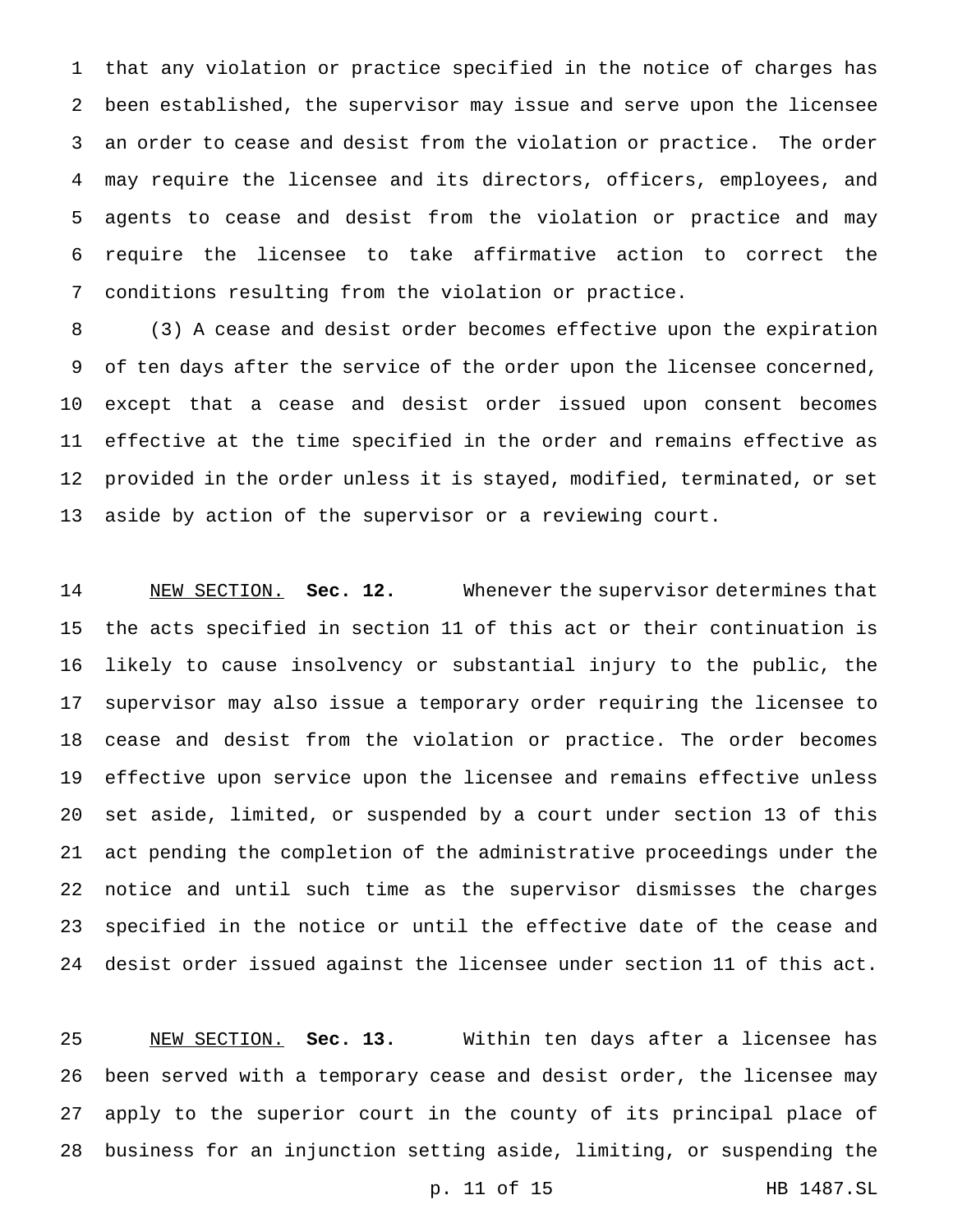order pending the completion of the administrative proceedings pursuant to the notice served under section 12 of this act. The superior court has jurisdiction to issue the injunction.

 NEW SECTION. **Sec. 14.** In the case of a violation or threatened violation of a temporary cease and desist order issued under section 12 of this act, the supervisor may apply to the superior court of the county of the principal place of business of the licensee for an injunction.

 NEW SECTION. **Sec. 15.** Whenever as a result of an examination or report it appears to the supervisor that:

(1) The capital of any licensee is impaired;

 (2) Any licensee is conducting its business in such an unsafe or unsound manner as to render its further operations hazardous to the public;

 (3) Any licensee has suspended payment of its trust obligations; (4) Any licensee has refused to submit its books, papers, and affairs to the inspection of the supervisor or the supervisor's examiner;

 (5) Any officer of any licensee refuses to be examined under oath regarding the business of the licensee;

 (6) Any licensee neglects or refuses to comply with any order of the supervisor made pursuant to this chapter unless the enforcement of such order is restrained in a proceeding brought by such licensee;

 the supervisor may immediately take possession of the property and business of the licensee and retain possession until the licensee resumes business or its affairs are finally liquidated as provided in section 16 of this act. The licensee may resume business upon such terms as the supervisor may prescribe.

HB 1487.SL p. 12 of 15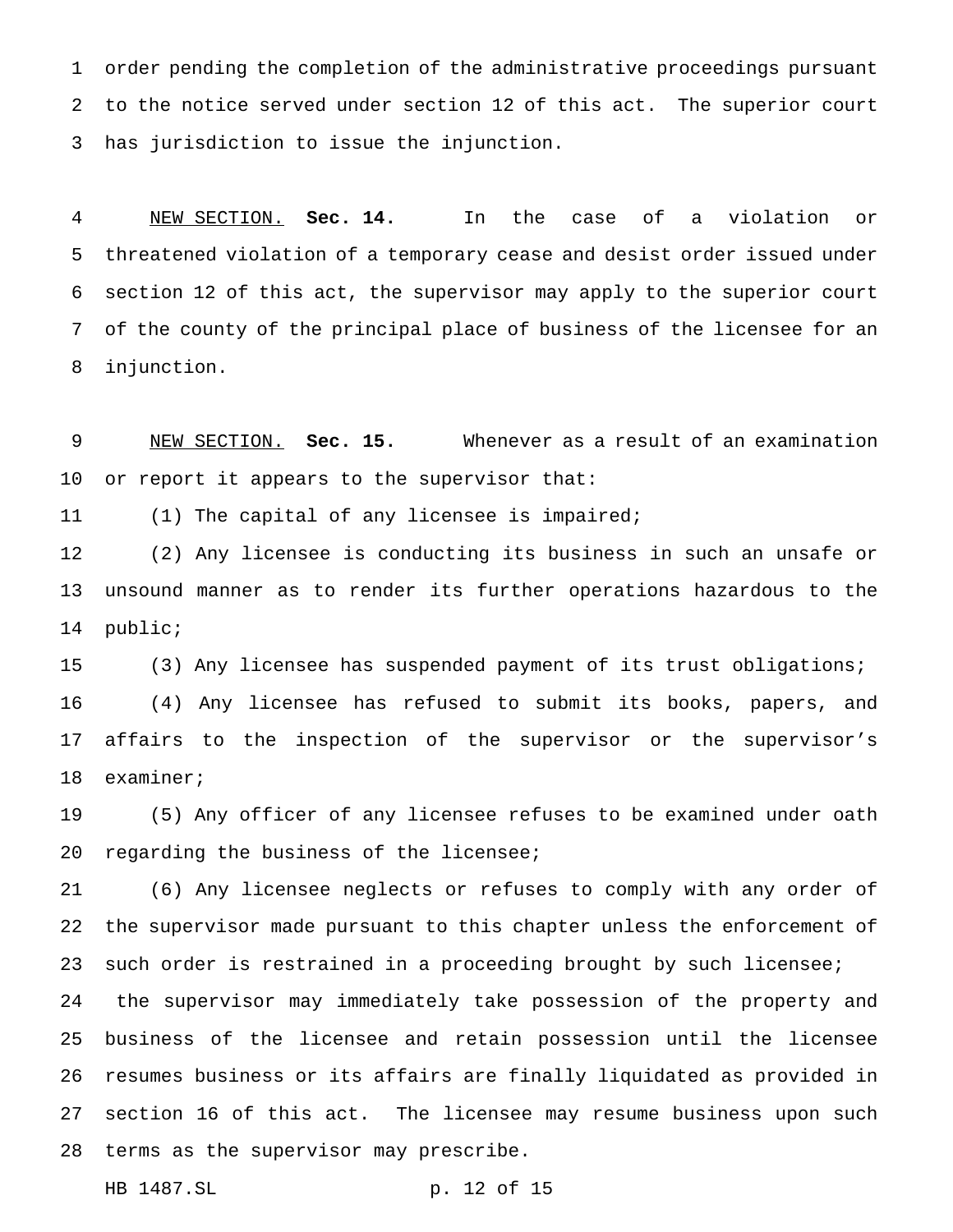NEW SECTION. **Sec. 16.** Whenever the supervisor has taken possession of the property and business of a licensee, the supervisor may petition the superior court for the appointment of a receiver to liquidate the affairs of the licensee. During the time that the supervisor retains possession of the property and business of a licensee, the supervisor has the same powers and authority with reference to the licensee as is vested in the supervisor with respect to industrial loan companies, and the licensee has the same rights to hearings and judicial review as are granted to industrial loan companies.

 NEW SECTION. **Sec. 17.** Every licensee violating or failing to comply with any provision of this chapter or any lawful direction or requirement of the supervisor is subject, in addition to any penalty otherwise provided, to a penalty of not more than one hundred dollars for each offense, to be recovered by the attorney general in a civil action in the name of the state. Each day's continuance of the violation is a separate and distinct offense.

 NEW SECTION. **Sec. 18.** Any person who violates or participates in the violation of any provision of the rules or orders of the supervisor or of this chapter is guilty of a misdemeanor.

 NEW SECTION. **Sec. 19.** The legislature finds and declares that any violation of this chapter substantially affects the public interest and is an unfair and deceptive act or practice and an unfair method of competition in the conduct of trade or commerce as set forth in RCW 19.86.020. Remedies available under chapter 19.86 RCW shall not affect any other remedy the injured party may have.

```
p. 13 of 15 HB 1487.SL
```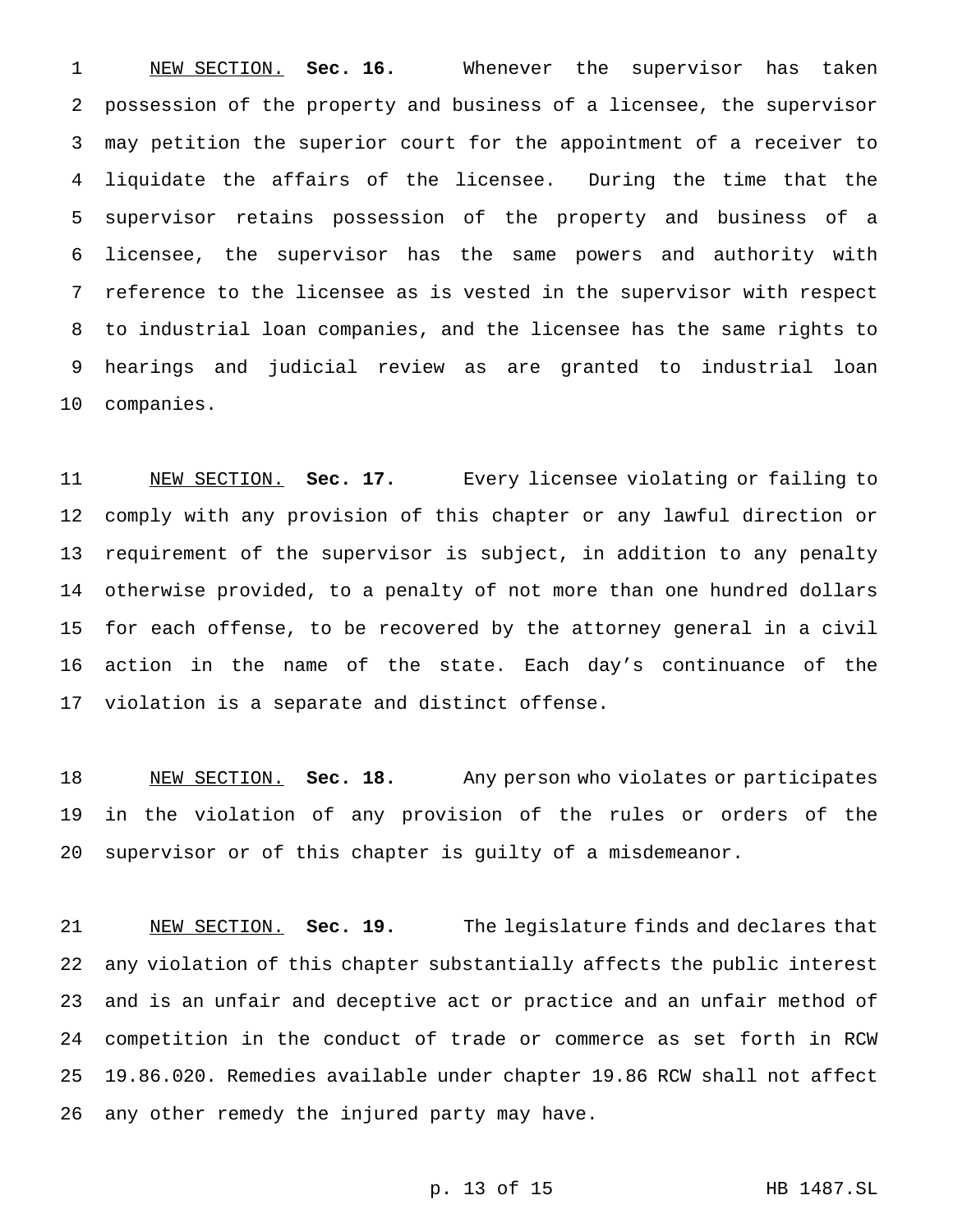NEW SECTION. **Sec. 20.** The supervisor has the power, and broad administrative discretion, to administer and interpret the provisions of this chapter to ensure the protection of the public.

 **Sec. 21.** RCW 19.60.066 and 1984 c 10 s 12 are each amended to read as follows:

It is a gross misdemeanor under chapter 9A.20 RCW for:

 (1) Any person to remove, alter, or obliterate any manufacturer's make, model, or serial number, personal identification number, or identifying marks engraved or etched upon an item of personal property that was purchased, consigned, or received in pledge;

 (2) Any person to knowingly make, cause, or allow to be made any false entry or misstatement of any material matter in any book, record, or writing required to be kept under this chapter;

 (3) Any pawnbroker or second-hand dealer to receive any property from any person under the age of eighteen years, any person under the influence of intoxicating liquor or drugs, or any person known to the pawnbroker or second-hand dealer as having been convicted of burglary, robbery, theft, or possession of or receiving stolen property within the past ten years whether the person is acting in his or her own 20 behalf or as the agent of another;  $((\theta \cdot \mathbf{r}))$ 

 (4) Any pawnbroker to engage in the business of cashing or selling 22 checks, drafts, money orders, or other commercial paper serving the 23 same purpose unless the pawnbroker complies with the provisions of chapter 31.-- RCW (sections 1 through 20 of this act); or

 (5) Any person to violate knowingly any other provision of this chapter.

 NEW SECTION. **Sec. 22.** A new section is added to chapter 42.17 RCW to read as follows:

HB 1487.SL p. 14 of 15